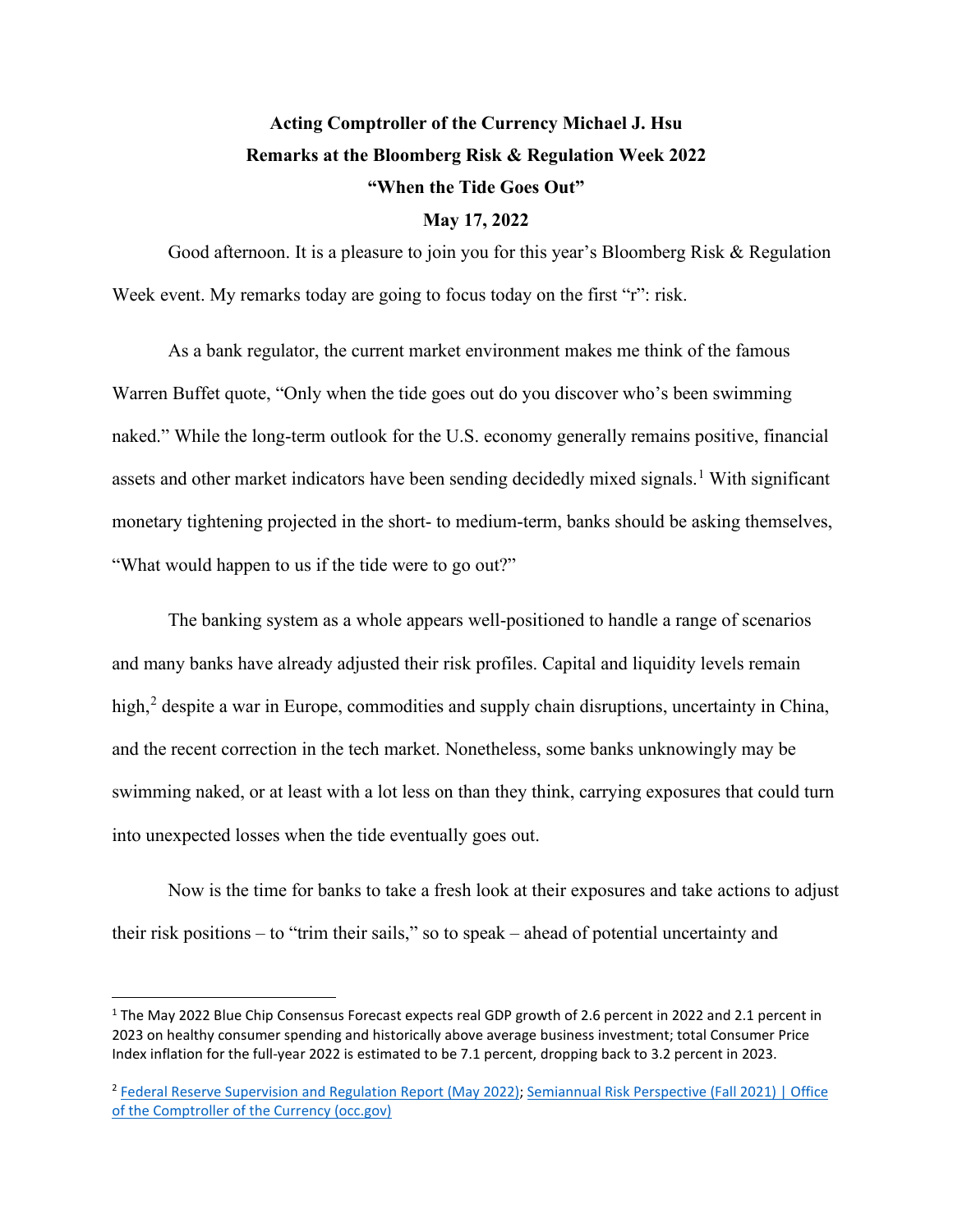volatility. Empowering risk managers and enforcing discipline in risk-taking will enable banks to better navigate the rate environment and will lower the chances of nasty surprises as quantitative tightening occurs. Actions today to defease high-impact tail risks can temper the need to go full "risk-off" tomorrow, ensuring that the banking industry can remain a source of strength to the economy, as it has throughout the pandemic and recent market turbulence.

# **The Tide**

From a long-term perspective, financial market conditions have been relatively benign since the 2008 financial crisis. Of course, there has been choppiness at times – the spikes in market volatility due to the pandemic and the debt crisis in Europe in 2011-2012 come to mind. But those proved temporary, at least to investors and most market participants.

Take interest rates, for example. In the U.S., until very recently, banks and financial markets had been operating at the zero lower bound for over a decade. The so-called "low for long" phenomenon was not limited to the U.S. Low interest rates have been a global feature. Historically, long periods of low interest rates have encouraged borrowing and risk-taking behaviors. Reaching for yield, the growth of alternative and riskier assets, and asset-price bubbles have been associated with long periods of low interest rates.<sup>[3](#page-1-0)</sup>

Similarly, trends in credit have been benign for an extended period. Delinquencies, pastdues, and charge-offs have been low for a prolonged period by historical standards. Notably,

<span id="page-1-0"></span><sup>3</sup> Refer t[o https://www.bostonfed.org/-/media/Images/research-conference-2018/papers/how-does-low-for-long](https://www.bostonfed.org/-/media/Images/research-conference-2018/papers/how-does-low-for-long-impact-credit-risk-premiums.pdf)[impact-credit-risk-premiums.pdf;](https://www.bostonfed.org/-/media/Images/research-conference-2018/papers/how-does-low-for-long-impact-credit-risk-premiums.pdf) [Barclays CEO warns of 'asset bubbles' due to low interest rates \(cnbc.com\).](https://www.cnbc.com/2019/08/01/barclays-ceo-warns-of-asset-bubbles-due-to-low-interest-rates.html) Others have found the connection between low rates and asset-price bubbles more tenuous. For example, refer to [https://rba.gov.au/publications/confs/2003/pdf/posen.pdf.](https://rba.gov.au/publications/confs/2003/pdf/posen.pdf)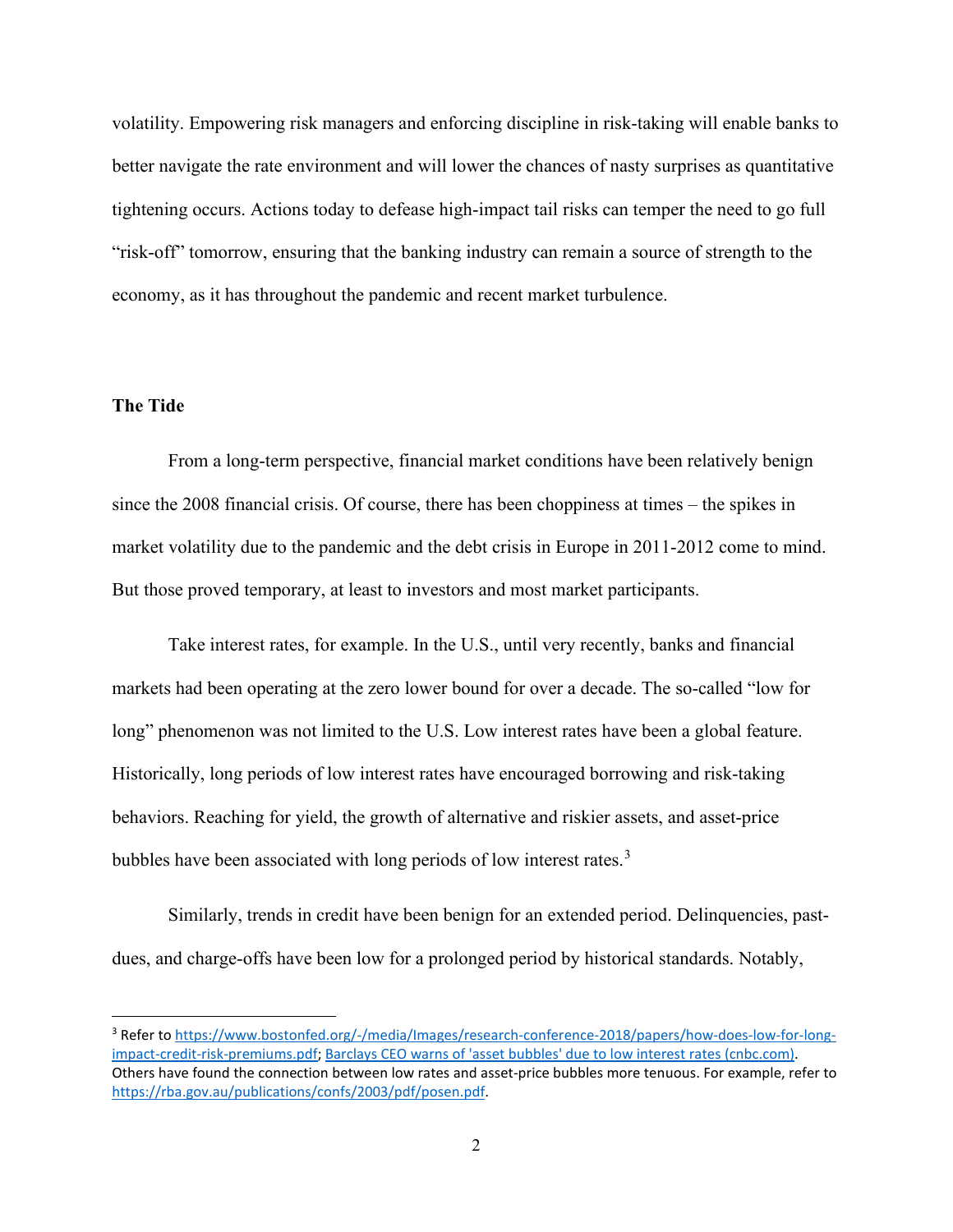before the pandemic, many economists and large bank analysts were forecasting a recession in the U.S., based in part on an overdue turn in the business cycle.[4](#page-2-0) Today, despite the pandemic and largely due to the response of governments, bank loan performance is near an all-time best for most loan types, and there have been record low defaults for the past two years. In addition, traded credit spreads, which widened during the onset of the pandemic, have returned to pre-pandemic levels.<sup>[5](#page-2-1)</sup>

These trends may unwind or reverse at some point as rates rise and business cycle dynamics reassert themselves. While the timing and speed of the tide going out is unclear, a quick glance at history suggests that caution is warranted.

High inflation in the mid- and late-1970s led to monetary tightening and recessions in the early 1980s. Between 1980 and 1991, approximately 1,500 commercial and savings banks and 1,200 savings and loan associations failed and had to be resolved.<sup>[6](#page-2-2)</sup> These resolutions represented about 10 percent of all banks at the beginning of the period and 25 percent of all S&Ls.

This is not to say that a similar result is foreordained today. The banking system has substantial capital and liquidity buffers. That stated, to the extent that there are banks taking outsized risks, the chances of broader instability increase with the tightening of monetary policy. The largest unexpected losses of the past decade – like those of Archegos and the London Whale – took place during benign periods. Such losses during a period of broad uncertainty could trigger a "risk off" sentiment and make it harder for the banking system to serve as a source of

<span id="page-2-0"></span><sup>&</sup>lt;sup>4</sup> [A Majority of Economists Think the Next Recession Will Come by the 2020 Election \(fortune.com\);](https://fortune.com/2019/06/04/next-recession-2020-predictions/) How likely is a recession by the 2020 elections? Here's what [top economists say \(bankrate.com\); Three Reasons Recession Fears](https://www.bankrate.com/surveys/economists-survey-what-they-said-september-2019/)  [Have Suddenly Increased \(forbes.com\)](https://www.forbes.com/sites/lisettevoytko/2019/08/13/three-reasons-recession-fears-have-suddenly-increased/?sh=4f3f60bb1bb7)

<span id="page-2-1"></span><sup>5</sup> [ICE BofA US High Yield Index Option-Adjusted Spread \(BAMLH0A0HYM2\) | FRED | St. Louis Fed \(stlouisfed.org\)](https://fred.stlouisfed.org/series/BAMLH0A0HYM2)

<span id="page-2-2"></span><sup>6</sup> [The Banking Crises of the 1980s and Early 1990s | Federal Deposit Insurance Corporation \(fdic.gov\)](https://www.fdic.gov/bank/historical/history/3_85.pdf)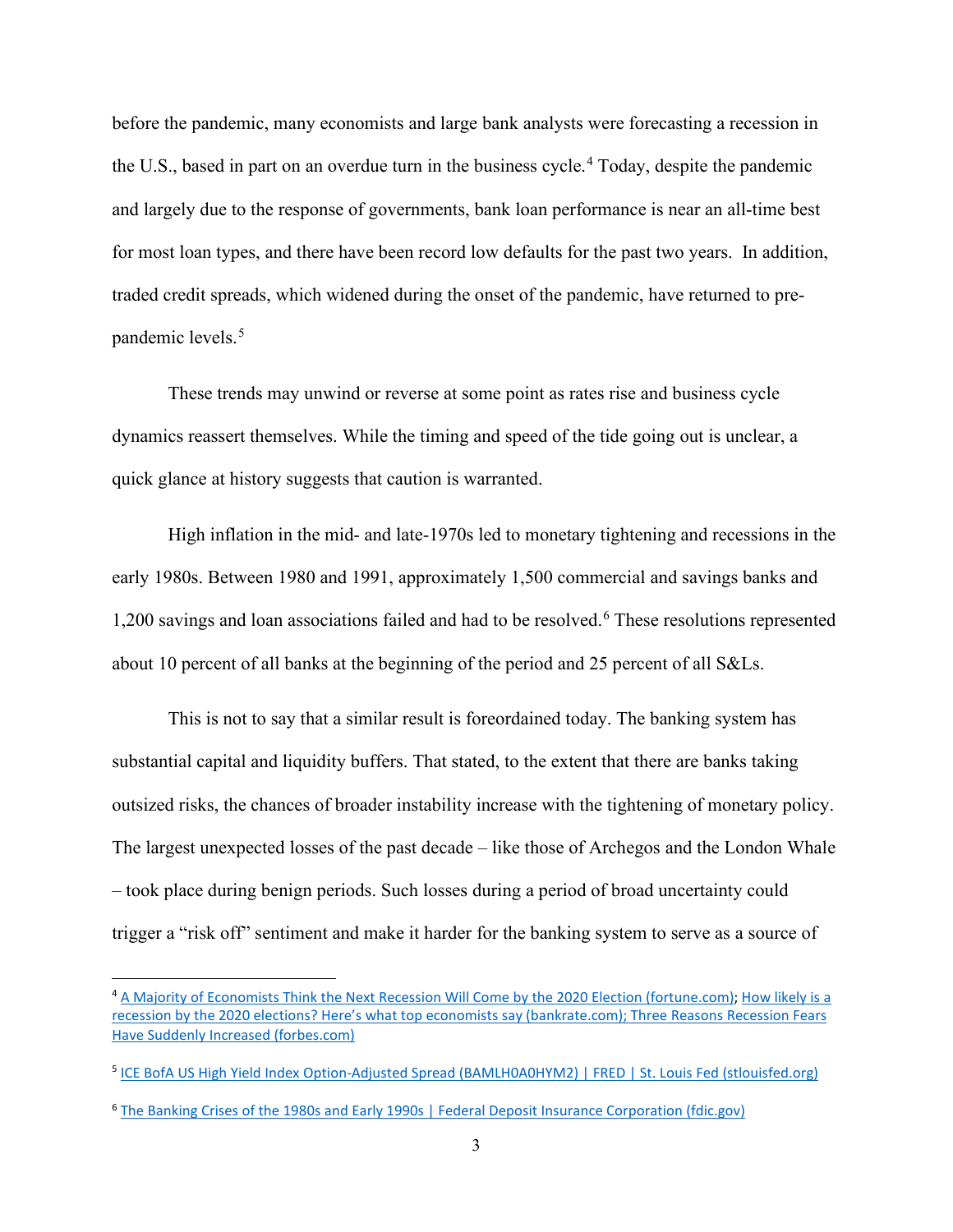strength to the economy. In this way, micro-prudential actions (or inactions) today can have macro-prudential consequences tomorrow.

# **Trim Your Sails**

What can banks do to mitigate this risk? Targeted and sustained adjustments early on can limit the need for large over-reactions in the future. I would like to highlight a few areas for consideration.

#### Counterparty Concentrations

The default of a single counterparty can lead to large, unexpected losses and, in some cases, to broader contagion. This lesson seems to get re-learned the hard way every few years.<sup>[7](#page-3-0)</sup> Today, risk aggregation and accommodations for priority clients warrant special attention.

Let me start with risk aggregation. Counterparty credit risk demands proactive risk management that considers a wide range of states of the world and is able to aggregate exposures enterprise-wide. Especially at large banks, which engage in a range of activities, identifying and summing up exposures to single counterparties may be difficult since such risks may exist across a range of businesses and operating entities and take a variety of forms. Siloed risk systems tend

<span id="page-3-0"></span> $<sup>7</sup>$  For example, in the aftermath of the near collapse of Long-Term Capital Management and resulting market</sup> turmoil, a group consisting of twelve major commercial and investment banks formed the Counterparty Risk Management Policy Group in January 1999 to promote enhanced practices in counterparty credit and market risk management. Following the near collapse of insurance company AIG during the 2007-2009 financial crisis, the Dodd-Frank Wall Street Reform and Consumer Protection Act of 2010 established a framework in which the Financial Stability Oversight Council (FSOC) may designate as systemically important a non-bank financial company, thereby subjecting the company to an enhanced prudential regulatory regime. In 2021, FSOC reestablished its Hedge Fund Working Group (HFWG) to update the FSOC's assessment of potential risks to U.S. financial stability from hedge funds and their interconnections with other market participants. The HFWG found that the failure of Archegos Capital Management—a family office employing leveraged strategies also used by hedge funds transmitted material stress to large, interconnected financial institutions.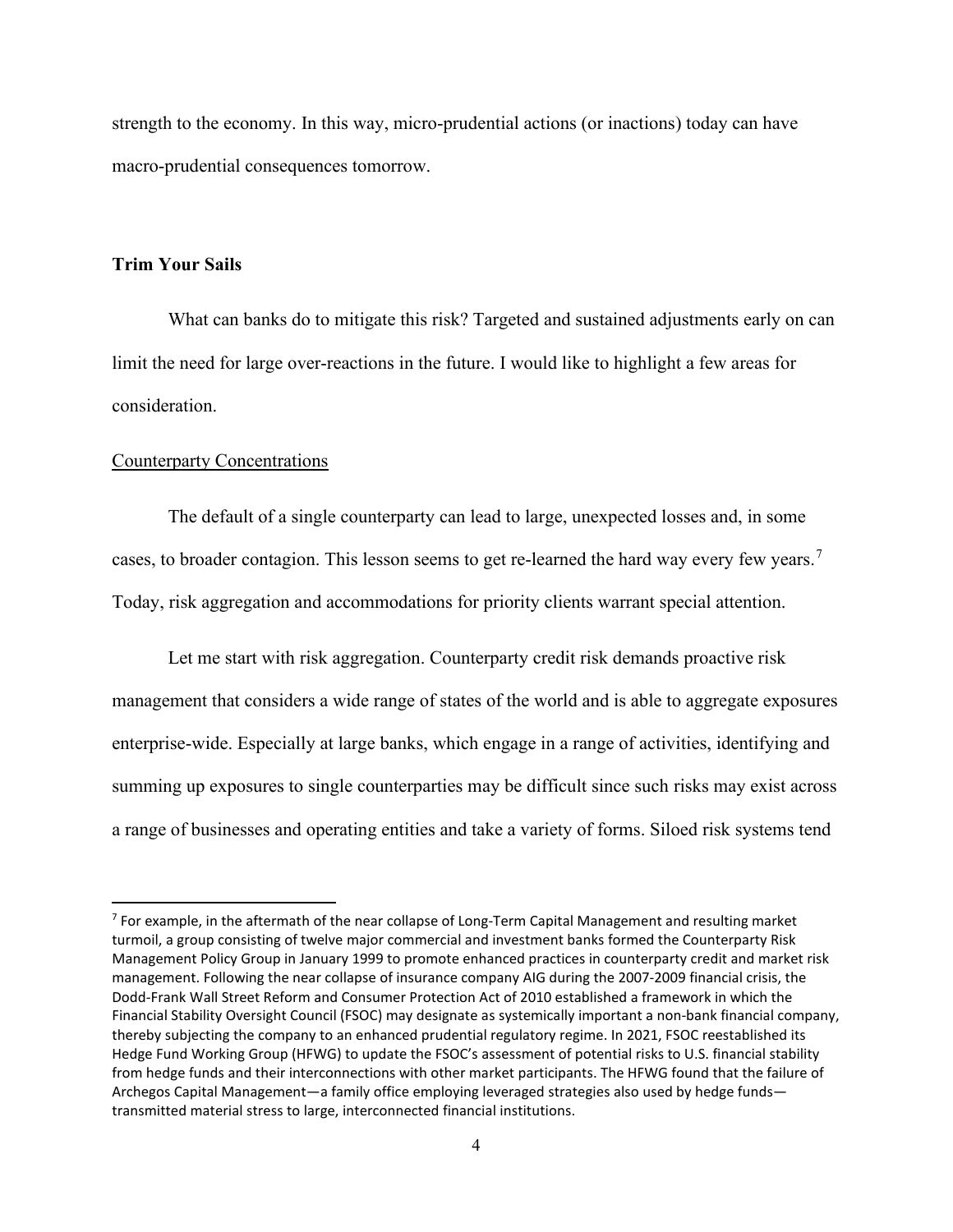to under-estimate enterprise-wide counterparty exposures and to overlook concentration risks. This – in addition to "a lackadaisical attitude towards risk discipline" $8$  – contributed to several banks' outsized exposures and losses to Archegos Capital Management.<sup>[9](#page-4-1)</sup>

The challenge of risk aggregation is more apparent when considering the variety of ways in which counterparty exposures may manifest. Loans outstanding, undrawn commitments, letters of credit, securities financing transactions, derivatives trades, clearing and settlement lines, investment portfolio positions – these are just a few of the ways in which large banks may have exposure to a single counterparty. In challenging market conditions, the risk from large single counterparties can grow rapidly as exposures increase, collateral values fall, margin calls become more frequent, and liquidity dries up.

OCC Bulletin 2011-30 provides banks with interagency supervisory guidance on counterparty credit risk management expectations and sound practices.[10](#page-4-2) Now is a good time for banks to re-review their risk identification capabilities and the comprehensiveness of their counterparty credit risk management practices. That work will help to ensure complete and accurate risk capture, which is foundational to risk aggregation and managing the aggregated risk.

In addition to this, banks should pay special attention to where risk limits, margin practices, escalation procedures, and client onboarding criteria have been relaxed. This focus is most important in relation to high-priority, high-growth clients, especially where increasing

<span id="page-4-0"></span><sup>&</sup>lt;sup>8</sup> Credit Suisse Group Special Committee of the Board of Directors[, Report on Archegos Capital Management](https://www.credit-suisse.com/media/assets/corporate/docs/about-us/investor-relations/financial-disclosures/results/csg-special-committee-bod-report-archegos.pdf) (July 29, 2021), page 2

<span id="page-4-1"></span><sup>9</sup> Report on Archegos Capital Management, page 3; [https://www.nytimes.com/2022/04/27/business/archegos-bill](https://www.nytimes.com/2022/04/27/business/archegos-bill-hwang-patrick-halligan.html)[hwang-patrick-halligan.html](https://www.nytimes.com/2022/04/27/business/archegos-bill-hwang-patrick-halligan.html)

<span id="page-4-2"></span><sup>10</sup> [OCC Bulletin 2011-30 | Office of the Comptroller of the Currency \(occ.gov\)](https://www.occ.gov/news-issuances/bulletins/2011/bulletin-2011-30.html)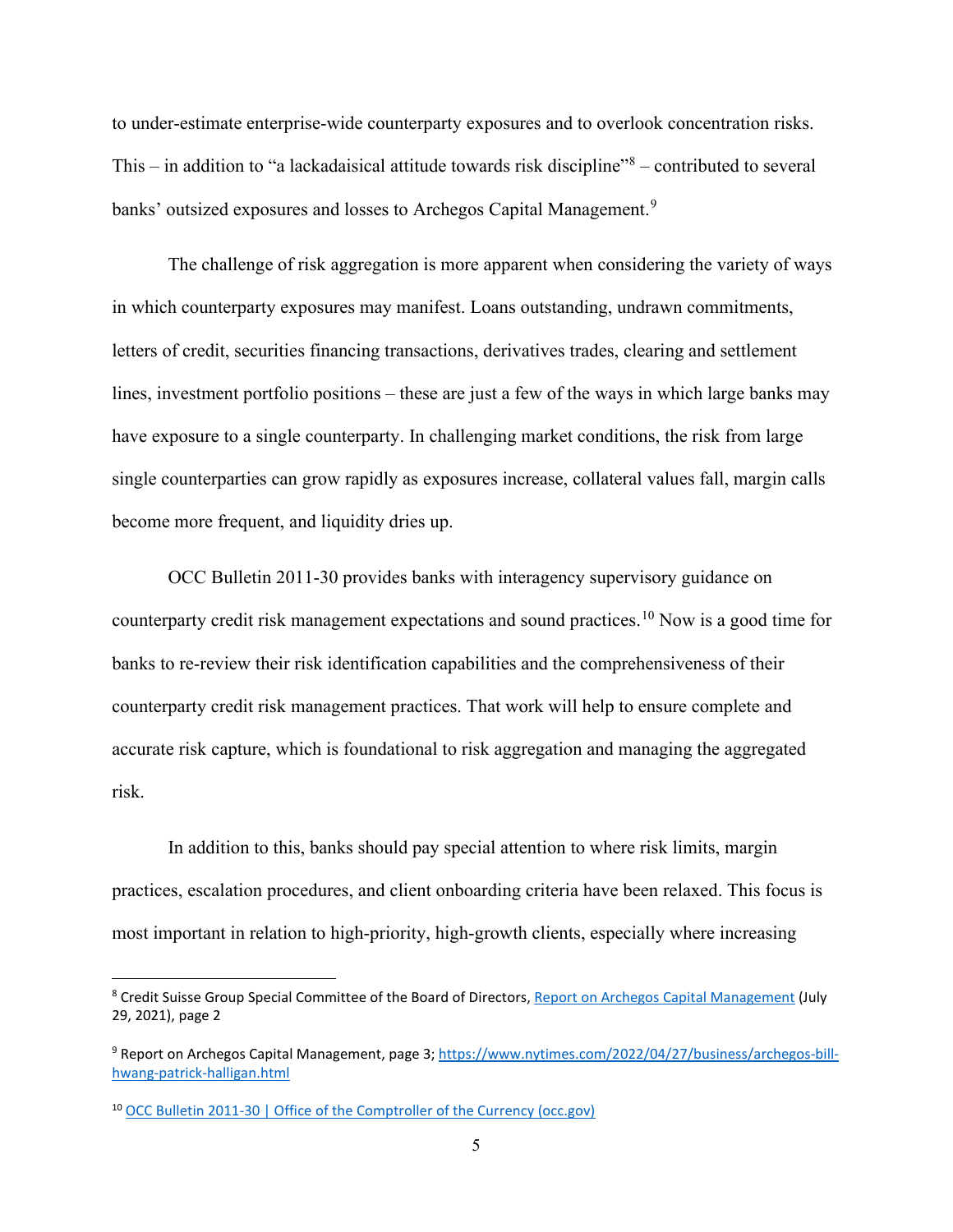wallet share has been a goal. The risk/reward calculus for such accommodations when markets are rising may look quite different when the tide is about to go out.

Particular attention may be warranted for wealthy individuals and family offices, whose trading strategies and financials are starting to approximate those of sophisticated hedge funds, but who can be onboarded through wealth management and private banking channels. Several of the largest, unexpected counterparty losses over the past several years have been to such clients, like Steinhoff and Archegos.<sup>[11](#page-5-0)</sup>

#### Sector Concentrations

Banks with large sector concentrations can suffer considerable losses when markets turn. Two sectors in particular are worth highlighting: NDFIs and CRE.

Loans to non-depository financial institutions (NDFIs) have grown significantly over the past decade. NDFIs include a range of entities, from broker-dealers to asset managers to investment funds. Figure 1 shows that for banks with assets greater than \$50 billion, loans to NDFIs have grown from just 1 percent of total loans in 2010 to 8.4 percent of total loans at the end of 2021. Midsized banks with assets between \$5 billion and \$50 billion have experienced similar growth. $12$ 

<span id="page-5-0"></span><sup>&</sup>lt;sup>11</sup> [Family offices are diving into new markets | Financial Times \(ft.com\);](https://www.ft.com/content/dd01c02a-b45f-11e9-8cb2-799a3a8cf37b) Archegos avalanche shows cracks are [hidden under the surface | Financial Times \(ft.com\);](https://www.ft.com/content/4459a6b2-b842-4d21-b19b-bda138a5bfdf) Will Steinhoff margin loan fall-out mark end of easy money? | [Euromoney](https://www.euromoney.com/article/b174wy2qd17rlt/will-steinhoff-margin-loan-fall-out-mark-end-of-easy-money)

<span id="page-5-1"></span> $12$  Data compiled from Bank Call and Thrift Financial Reports and is merger adjusted for institutions in continuous operation from the first quarter of 2010 through the fourth quarter of 2021. Midsized banks with assets between \$5 billion and \$50 billion had loans to NDFIs grow from 0.5 percent to 4.2 percent of total loans at the end of 2021. For small banks with assets below \$5 billion, loans to NDFIs grew from 0.1 percent to 0.5 percent by the end of 2021. Data for small banks excludes certain specialty lenders.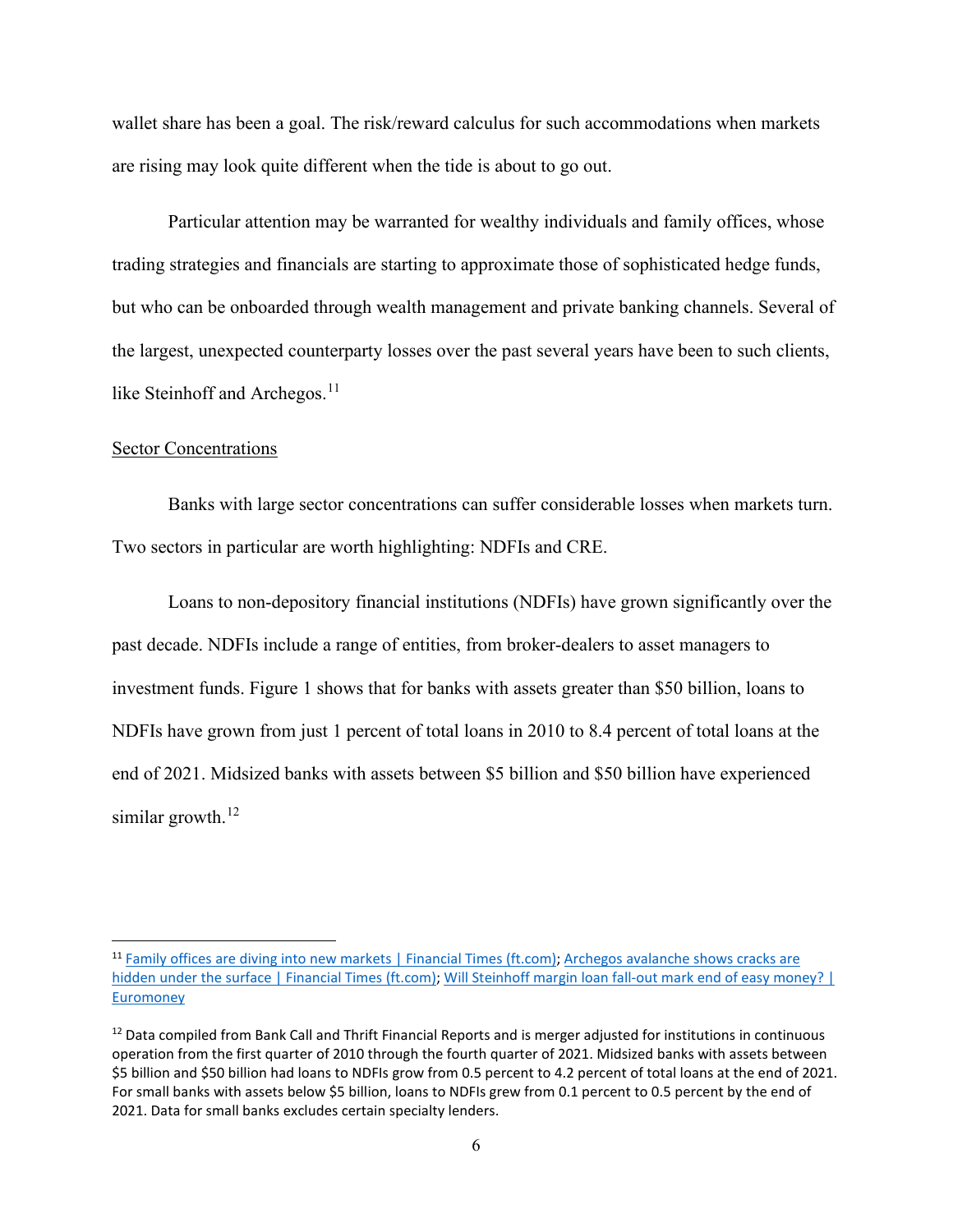

**Figure 1: Loans to Non-Depository Financial Institutions as Percentage of Total Loans**

Given this growth, banks should review their exposures to NDFIs individually and in aggregate. While NDFIs are diverse in their business models and form, they may fare similarly in a downturn and, as such, warrant risk analysis as a sector.

For many OCC-supervised midsize and community banks, commercial real estate (CRE) remains the most significant sector concentration. It was also the loan category with most significant volume growth in  $2021$ .<sup>[13](#page-6-0)</sup> While CRE loan performance has stabilized, certain CRE subsectors warrant continued attention including hospitality, retail, and office properties. Properties located in urban business districts are particularly challenged due to reduced business travel and changing consumer and business preferences. Vacancy rates for the largest metro

<span id="page-6-0"></span><sup>13</sup> Bank Call and Thrift Financial Reports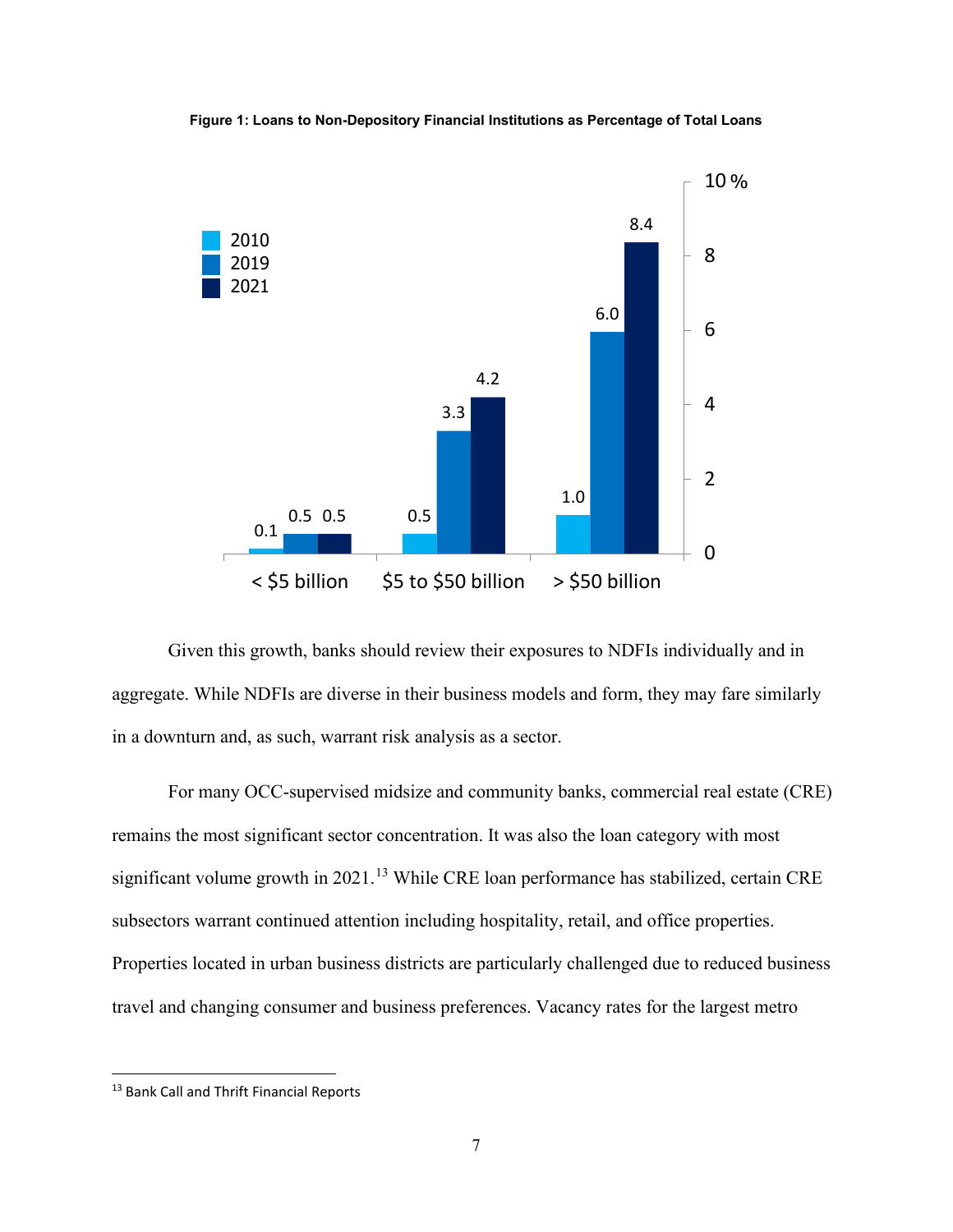markets are near record highs and increased availability continues due to rising sublet and construction volumes. Non-office real estate used by retail and other small businesses relying on consumer traffic faces reduced cash flows and increasing vacancy as return-to-work plans evolve. Major corporations continue to contemplate new operating postures (in-person, hybrid, or remote), making it challenging to forecast the long-term outlook. In the current environment, borrower risk is even more idiosyncratic depending on customer base, geography, employee capabilities, business resilience, and divergence from patterns observed in prior downturns.

OCC Bulletin 2006-46 conveys interagency guidance on CRE concentration risk management.<sup>[14](#page-7-0)</sup> The guidance reminds institutions that strong risk management practices and appropriate levels of capital are important elements of a sound CRE lending program, particularly when a bank has a concentration in CRE loans. It emphasizes the importance of performing sensitivity analysis to quantify the impact of changing economic conditions on asset quality, earnings, and capital; and the need for an effective, accurate, and timely risk-rating system as a foundation for the institution's credit risk review function to assess credit quality and, ultimately, to identify problem loans.

# Some Observations on Underwriting

To round things out, I will highlight some OCC observations on underwriting trends and developments, starting with commercial credit.

• Credit markets remain open and liquid (U.S. better than Europe) with some exceptions for more vulnerable sectors, such as cyclical companies and those with highly leveraged capital structures. The volume of near-term maturities appears manageable for now, but is

<span id="page-7-0"></span><sup>14</sup> [OCC Bulletin 2006-46 | Office of the Comptroller of the Currency \(occ.gov\)](https://www.occ.gov/news-issuances/bulletins/2006/bulletin-2006-46.html)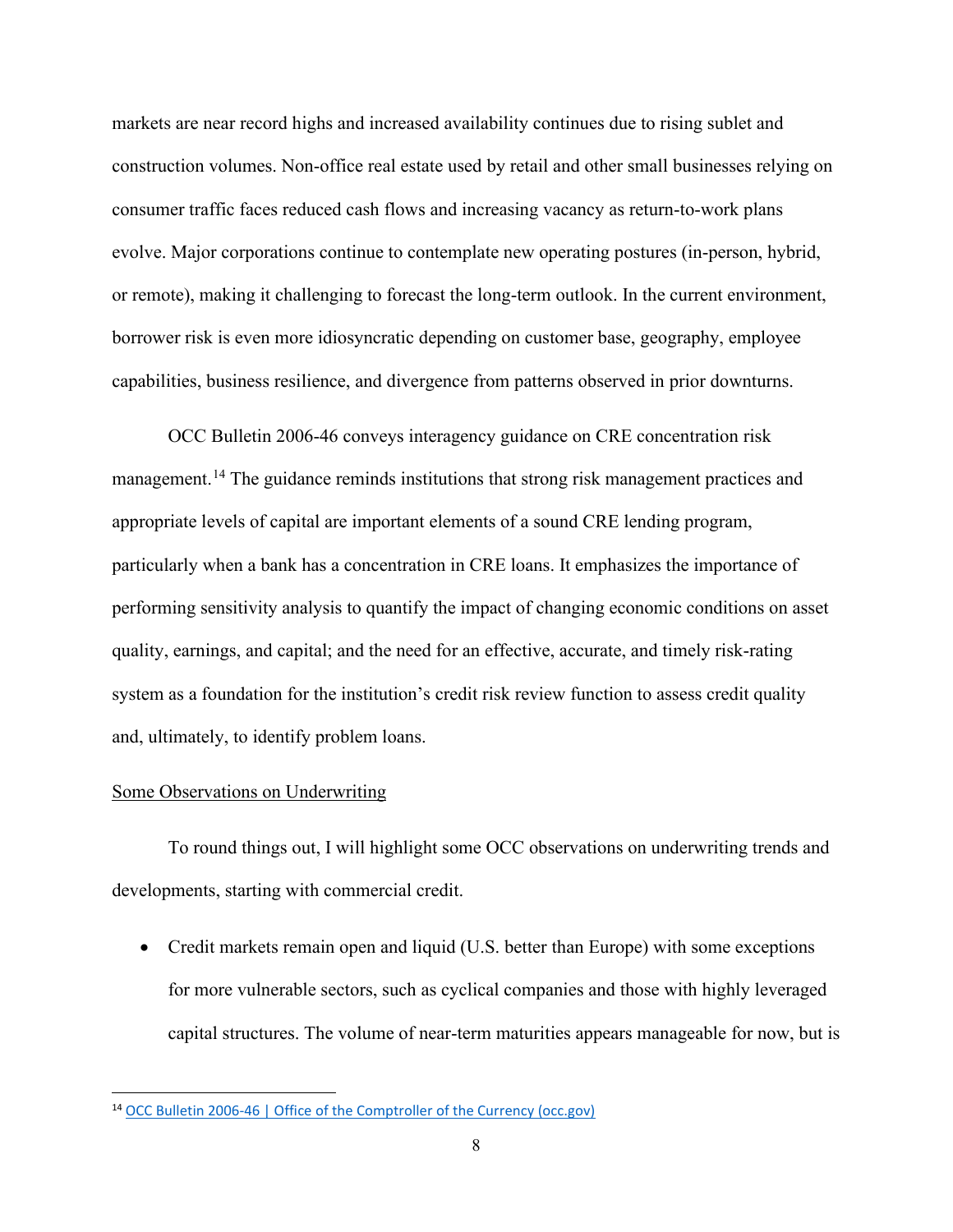something we are monitoring. Amend and Extend transactions are active in particular for companies still challenged by supply chain disruptions.

- With regards to leveraged lending, Shared National Credit (SNC) reviews continue to identify elevated levels of marginal or weak transaction structures including covenant-lite deals. In addition, leveraged credits originated or renewed during the pandemic have exhibited higher levels of leverage and weaker seven-year repayment capacity.
- In CRE we are seeing increased use of interest only non-recourse loans to institutional investors such as funds, real estate investment trusts (REIT), and real estate operating companies (REOC). Many of these loans are unsecured, although supported by pools of unencumbered properties. Support is based on an ability to repay over the life of the underlying asset, which is reinforced by low loan-to-value ratios (LTV) due to high asset valuations. In community banks, underwriting remains consistent with pre-pandemic trends. Nevertheless, we have observed increasing interest-only loans on properties that have reached stabilization with structural support from similarly lower LTV and shorter terms (around three years). Potential asset devaluation in certain submarkets could pressure such deals if the property was overvalued relative to income generated.
- We are observing increased activity from private lenders, particularly in the middle market, which has pressured terms and conditions. We also see private lenders originating larger and riskier loans with repayment often based on expectations for future growth, including loans to fund start-up companies with limited financial performance.
- Sponsor-backed leveraged buyout (LBO) issuance volumes were strong in 2021. Banks have noted more aggressive underwriting given demand by institutional investors and competition among private equity sponsors. These deals may be particularly sensitive to

9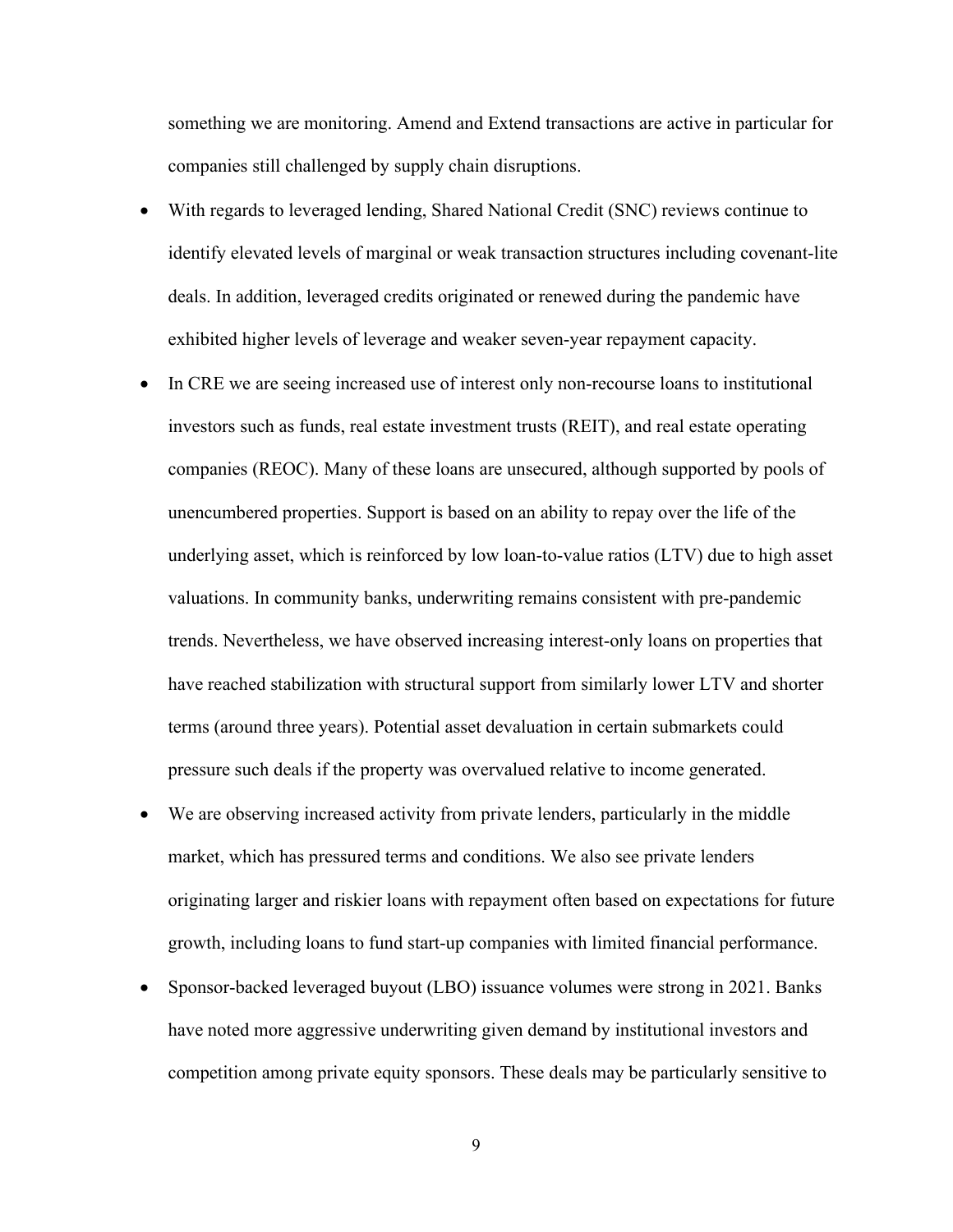rising rates given their leverage levels. Some banks have begun adjusting their risk management practices, such as by increasing losses given default (LGD), which effectively increases the capital held against such exposures.

In retail credit:

- Although most banks have returned to pre-pandemic origination practices, we have observed some banks increasing risk appetite and loosening some underwriting practices to obtain new customers and volume growth.
- Underlying collateral valuations securing retail products are elevated, driven by supply constraints in homes, automobiles, and recreational vehicles. Elevated asset valuations increase the indebtedness of new borrowers and can contribute to unsustainable competitive trends. As consumer indebtedness increases, pressure to maintain market share may facilitate loosened underwriting standards.
- Inflation in common consumer expenditures has largely outpaced wage growth. As such, consumers' ability to qualify for credit products or maintain their capacity to pay existing debt may diminish.
- Lower-income, fixed-income, and highly leveraged households are currently shouldering the greatest impacts from inflation as they spend a greater proportion of their income on necessities. Banks could see elevated revolving balances as consumers and small businesses draw on revolving credit lines to meet their obligations.
- As in previous economic downturns, consumers may adjust their payment priorities. Consumers who have relied for extended periods on debt repayment moratoriums may struggle to resume normal payments.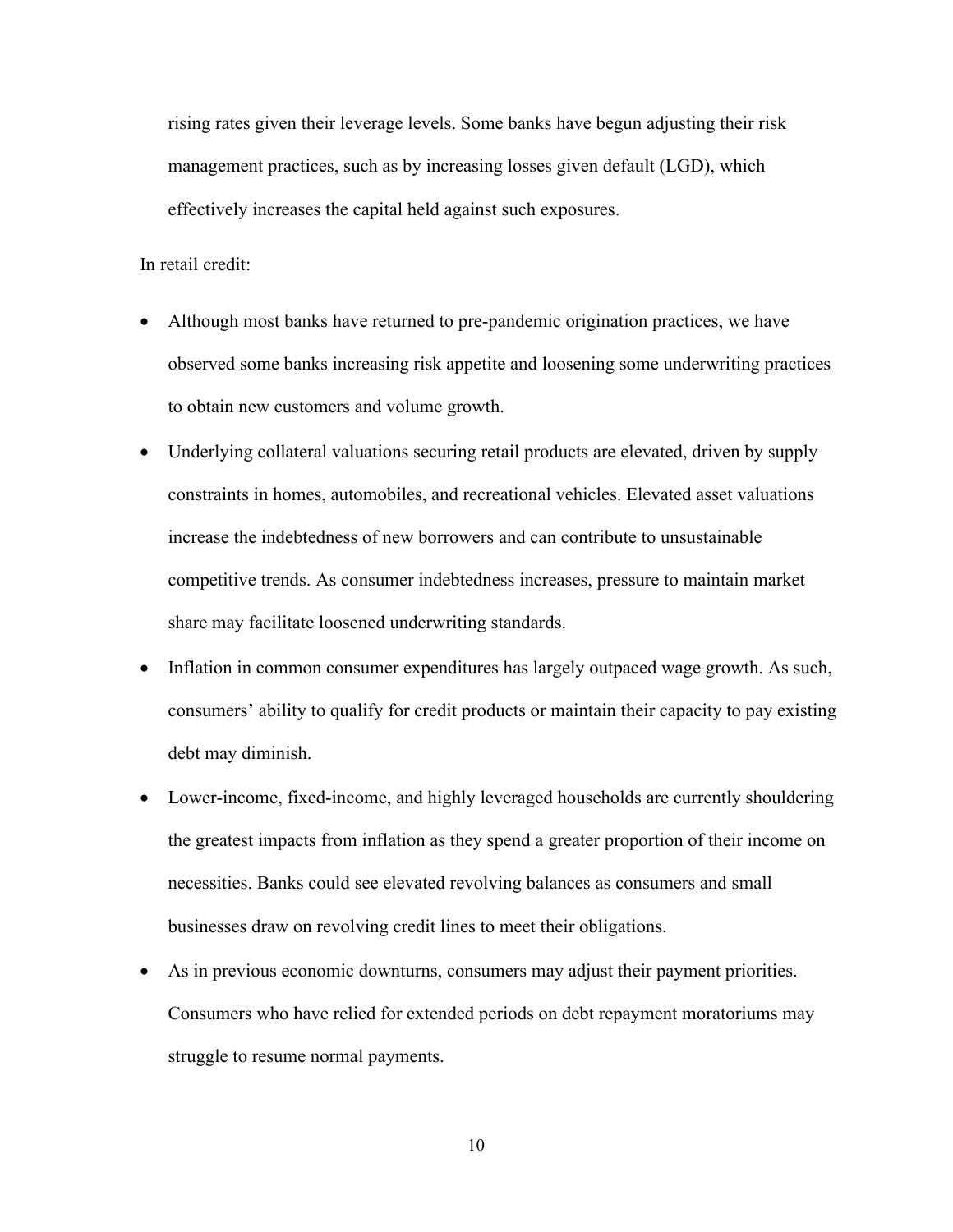## **Resisting the Pressure to Capitulate**

Taking disciplined risk management actions is important in preparing for the tide going out. Maintaining those actions can be much harder.

In 2006, I was working at the Securities and Exchange Commission supervising the largest securities firms and meeting monthly with senior risk managers. Over the course of that year, nearly every chief credit risk officer told me that credit markets were frothy and overbid. The "fundamentals" were being overridden by "technical," and their advice was to flatten risk positions (or even go short) in preparation for the correction.

Over the course of the year, no correction materialized. Trading desks that were flat or slightly short lost money. Those that threw caution to the wind were wildly profitable (until later, of course). Eventually, I heard the same phrase repeated over and over again: "We're capitulating." Despite some cracks in the subprime mortgage market in early 2007, the capitulation continued in full swing through the summer, famously summed up by Citigroup CEO Chuck Prince in July of that year: "[A]s long as the music is playing, you've got to get up and dance."

In retrospect, what is interesting about that quote is the sentence that preceded it: "When the music stops, in terms of liquidity, things will be complicated." It is a bit less visual than Buffett's "swimming naked" quote, but the idea is the same.

Banks can avoid these risks by interrogating their exposures, reviewing limits, reducing concentrations, and staying disciplined, especially when others are still dancing.

11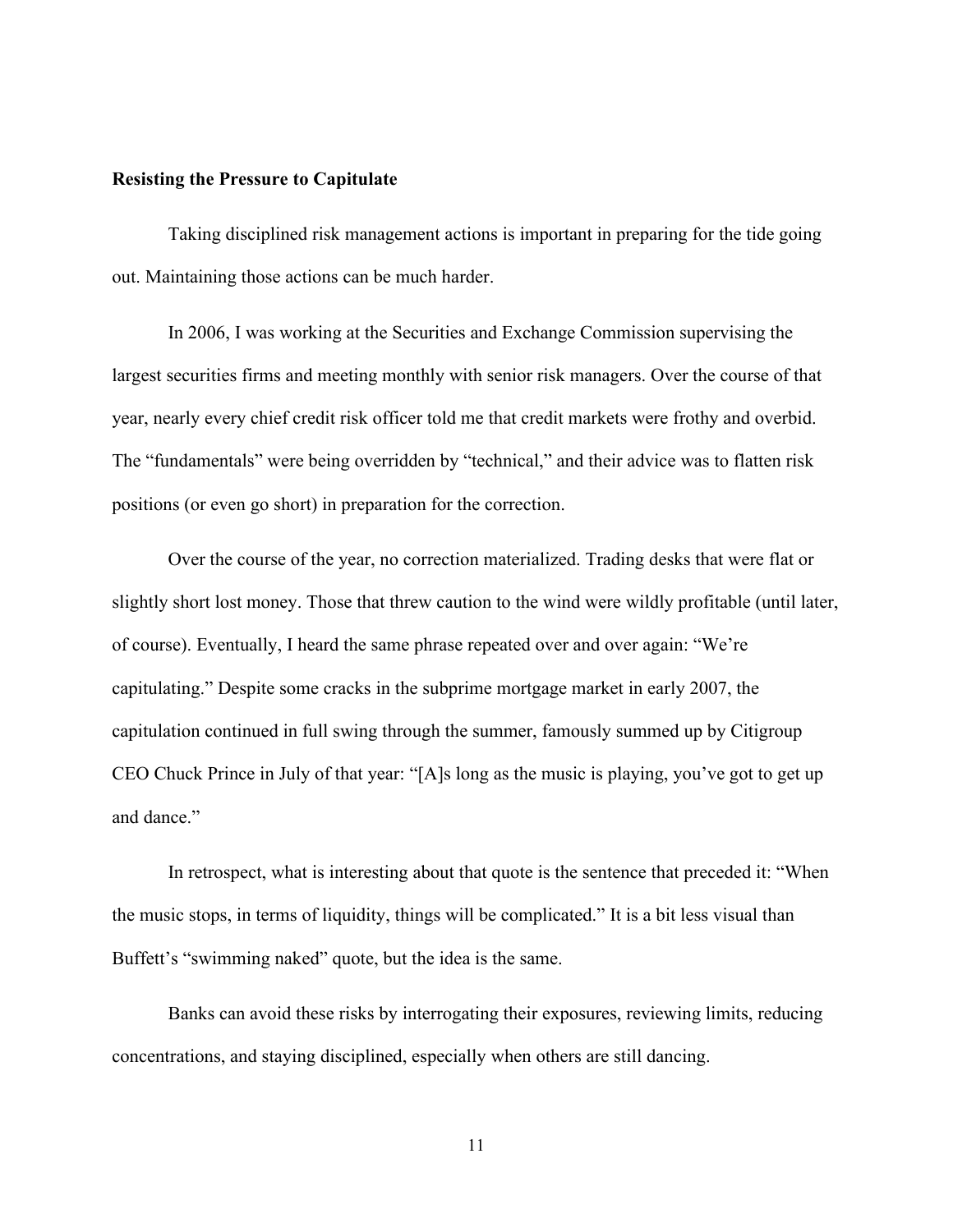# **Conclusion**

Just as the banking system stepped up and provided invaluable support to the economy as part of the pandemic response, the banking system can be a source of strength to communities, individuals, and businesses, if banks are disciplined in their risk management and fully prepared for the tide going out.

I would like to close with advice that the first Comptroller of the Currency, Hugh McCulloch, gave to bankers in  $1863$ ,<sup>[15](#page-11-0)</sup> when the OCC was established:

*Let no loans be made that are not secured beyond a reasonable contingency. Do nothing to foster and encourage speculation. Give facilities only to legitimate and prudent transactions. Make your discounts on as short time as the business of your customers will permit, and insist upon the payment of all paper at maturity, no matter whether you need the money or not. Never renew a note or bill merely because you may not know where to place the money with equal advantage if the paper is paid. In no other way can you properly control your discount line, or make it at all times reliable…. Pursue a straightforward, upright, legitimate banking business. Never be tempted by the prospect of large returns to do anything but what may be properly done under the National Currency Act. 'Splendid financiering' is not legitimate banking, and 'splendid financiers' in banking are generally either humbugs or rascals.*

<span id="page-11-0"></span><sup>15</sup> Comptroller McCulloch's "Advice to Bankers" [of 1863 | Office of the Comptroller of the Currency \(occ.gov\)](https://www.occ.gov/about/who-we-are/history/hugh-mcculloch-first-comptroller/comptroller-mccullochs-advice.pdf)